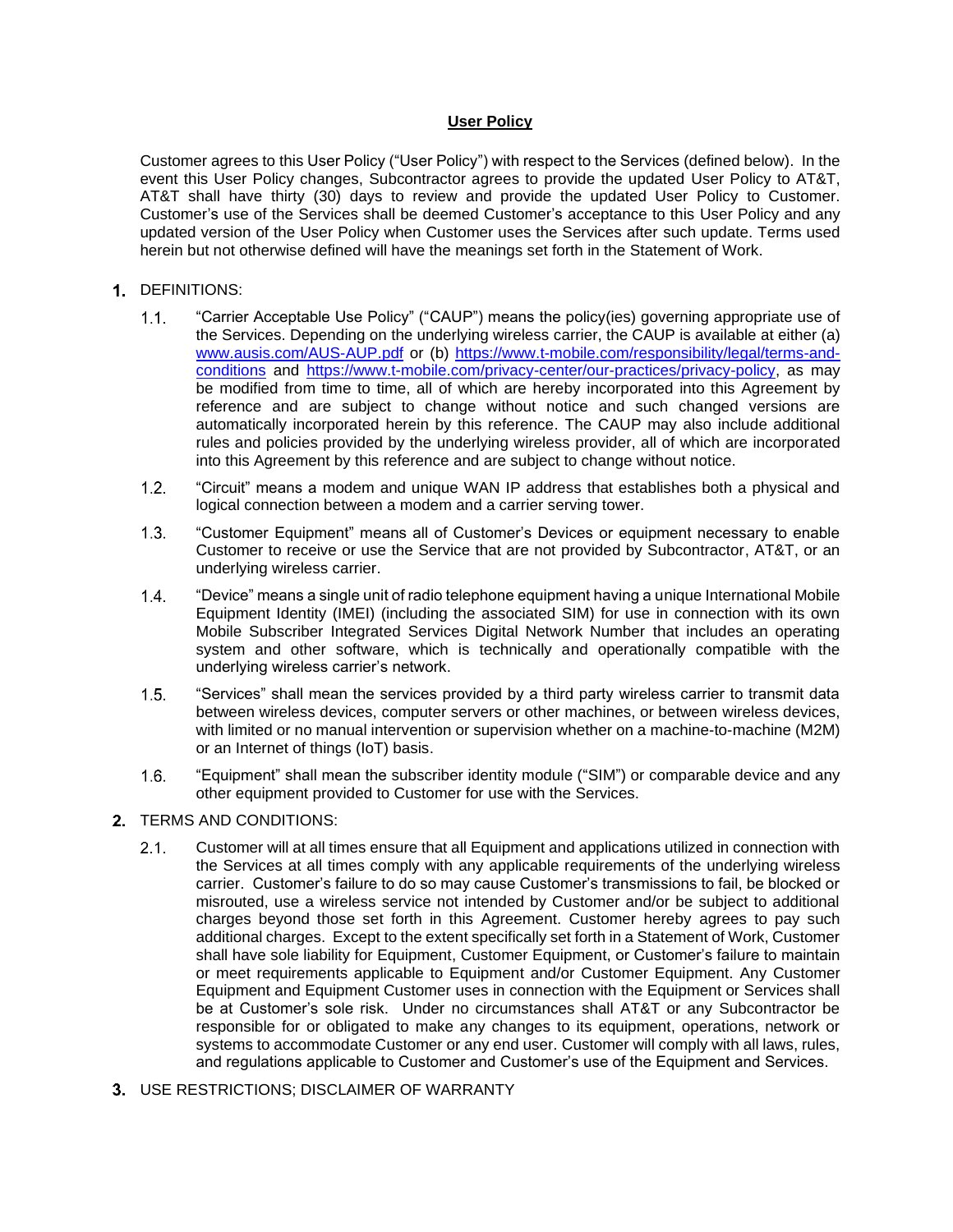- Customer agrees to use the Service in accordance with the CAUP. If Customer's use of the  $3.1.$ Service is determined to have violated the CAUP, the Service maybe be temporarily suspended or permanently terminated. In the case of termination due to CAUP violation, Customer will be charged the Termination Charge as defined in the applicable Statement of Work. The Service is for Customer's use only and Customer may not resell the Service to any other party or sublicense or distribute the Services to any other party without integration with other products and/or services.
- $3.2.$ Customer will only use the Circuits on the Services for authorized purposes and in no event for remote medical monitoring or location based services. Further, Customer may not use the Service or Equipment to: (i) continually or repeatedly dial telephone number associated with free conference calls, free chat lines, or other similar or related services that are used to increase the inter-carrier compensation billed to an underlying wireless carrier; (ii) compromise network security or capacity, degrading network performance, using malicious software or "malware", hindering other customers' access to the network, or otherwise adversely impacting network service levels or legitimate data flows, including but not limited to automatic data feeds, automated machine-to-machine connections, or other applications that are used in a way that degrades network capacity or functionality; (iii) misuse the Service or Equipment, including "spamming" or sending abusive, unsolicited, or other mass automated communications; (iv) attempt or assist another to access, alter or interfere with the communications and/or information of other data users; (v) rearrange, tamper or make an unauthorized connection with any network of an underlying wireless carrier; (vi) use or assist others in the use of any unethical or fraudulent scheme, or by or through any other unethical or fraudulent means or devices whatsoever, with intent to avoid payment of, in whole or in part, any charges for Service and/or Equipment; (vii) use the Service in such a manner so as to interfere unreasonably with the use of the Service by one or more other users or in a manner that violates the CAUP; (viii) use the Service to convey information deemed to be obscene, salacious or prurient, or to convey information of a nature or in such a manner that renders such conveyance unlawful; (ix) install any amplifiers, enhancers, repeaters or other devices that modify or otherwise affect the radio frequencies used to provide the Service; (x) use or alter, or attempt to use or alter, the Service for any non-data purpose, including but not limited to services which primarily offer voice communications, including voice over IP services; (xi) use the Service for monitoring of third parties without their permission, including location-based tracking of individuals, except in the case of prisoner and parolee monitoring or as agreed to in writing by AT&T; (xii) use the Service for the sale to government entities, unless otherwise specified in writing by AT&T; (xiii) use the Service to provide life-sustaining medical care for any individual, including without limitation, use of the Service in health care and assisted living environments.
- $3.3.$ Customer will not, and will not allow any third party to: (i) use the Services for any purpose other than the purposes intended by Subcontractor; (ii) decompile, disassemble, reverse engineer or attempt to reconstruct or discover any source code or underlying ideas or algorithms or file formats or programming or interoperability interfaces of the Services or Equipment; (iii) remove any product identification, copyright, or other notices; (iv) modify, incorporate into, or with other software create a derivative work of any part of the Services or Equipment; (v) modify or otherwise alter the operation of the Services orEquipment, or program, reprogram, or tamper with the Services or Equipment in any manner; (vi) rent, lease, lend or provide commercial hosting services with the Services or Equipment; or (vii) insert any Equipment into devices bearing a mark of a different underlying wireless carrier or that are purchased from an underlying wireless carrier that have been packaged with such underlying wireless carrier's SIM.
- $3.4.$ Customer will not permanently relocate Equipment outside the specified Site or use the Equipment or Services outside the United States of America without Subcontractor's prior written consent. In the event Customer desires to relocate the Equipment outside of the specified Site, Customer will provide no less than fifteen (15) days' prior written notice to Subcontractor, which will identify the proposed location of the Equipment.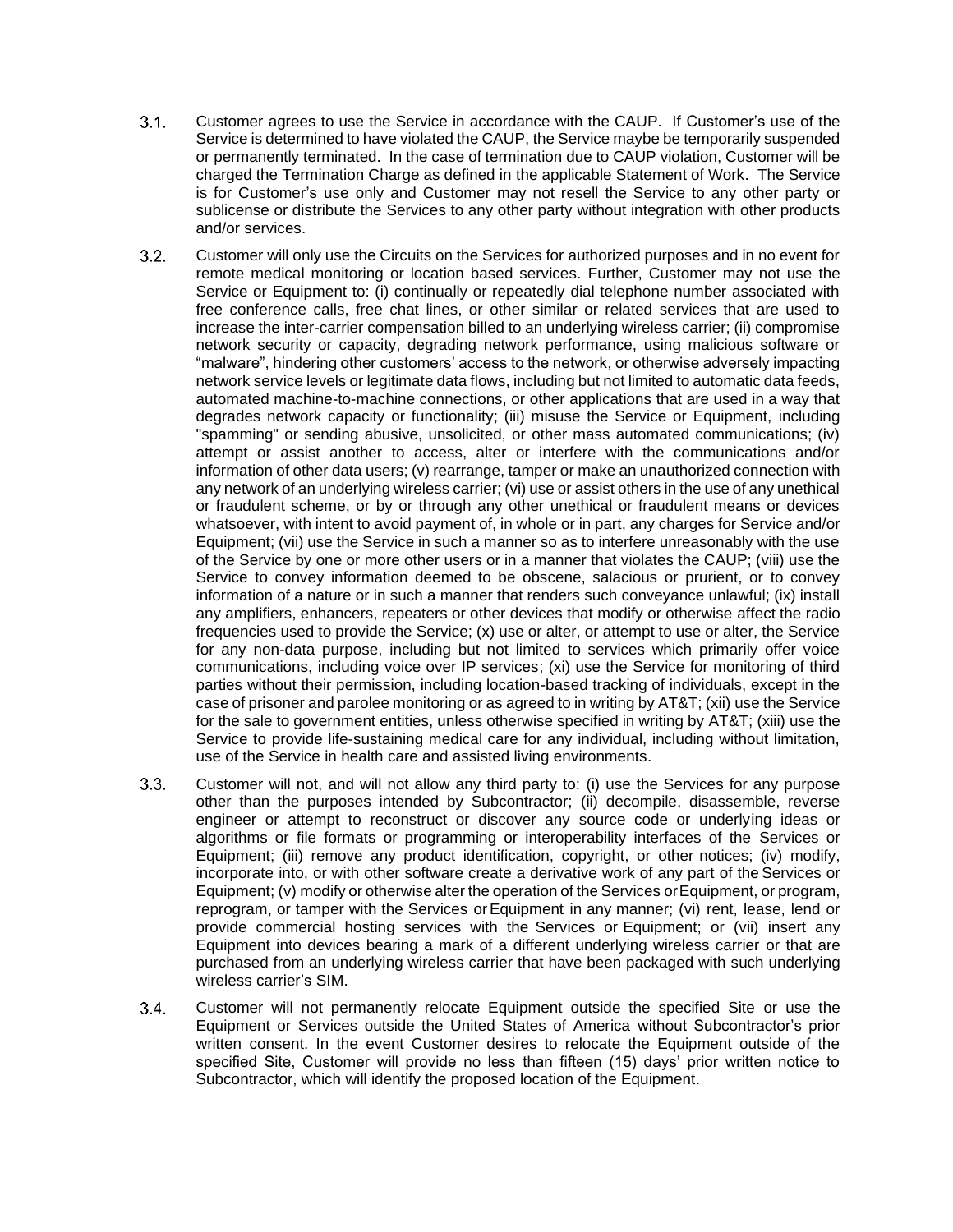- $3.5.$ Customer shall not use any unapproved Customer Equipment or Customer Equipment that is defective, illegal, or does not meet the licensing or certification requirements required of the jurisdiction where such Customer Equipment is used.
- CUSTOMER ACKNOWLEDGES THAT CUSTOMER HAS NO PROPERTY OR OTHER  $3.6.$ RIGHTS IN ANY TELEPHONE NUMBER OR OTHER IDENTIFIER ASSIGNED TO CUSTOMER AND THAT SUCH NUMBER OR OTHER IDENTIFIER MAY BE CHANGED FROM TIME TO TIME.
- $3.7.$ CUSTOMER EXPRESSLY UNDERSTANDS AND AGREES THAT WITH RESPECT TO THE SERVICES, IT HAS NO CONTRACTUAL RELATIONSHIP WHATSOEVER WITH THE UNDERLYING WIRELESS SERVICE PROVIDER OR ITS AFFILIATES OR CONTRACTORS AND CUSTOMER IS NOT A THIRD PARTY BENEFICIARY OF ANY AGREEMENT BETWEEN SUBCONTRACTOR AND THE UNDERLYING CARRIER. IN ADDITION, CUSTOMER ACKNOWLEDGES AND AGREES THAT WITH RESPECT TO THE SERVICES, THE UNDERLYING CARRIER AND ITS AFFILIATES AND CONTRACTORS SHALL HAVE NO LEGAL, EQUITABLE, OR OTHER LIABILITY OF ANY KIND TO CUSTOMER AND CUSTOMER HEREBY WAIVES ANY AND ALL CLAIMS OR DEMANDS THEREFORE.
- 4. DISCLAIMER OF WARRANTY
	- $4.1.$ Customer acknowledges and agrees that the Services are provided via a public network routed over the carriers' connection to the internet and that the Services, as provided to Customer by Subcontractor are not PCI-DSS compliant. CUSTOMER ACCEPTS FULL RESPONSIBILITY FOR COMPLIANCE WITH ANY APPLICABLE PCI-DSS GUIDELINES WITH RESPECT TO THE SERVICES AND AGREES THAT NEITHER SUBCONTRACTOR NOR THE UNDERLYING CARRIERS CAN GUARANTEE THE SECURITY OF WIRELESS TRANSMISSIONS OVER THE SERVICES, AND WILL NOT BE LIABLE FOR ANY LOSSES RELATING TO THE USE OF THE SERVICES. CUSTOMER EXPRESSLY ACKNOWLEDGES AND AGREES THAT THE USE OF ANY INFORMATION AVAILABLE THROUGH THE SERVICES IS AT CUSTOMER'S OWN RISK AND RESPONSIBILITY
	- NEITHER SUBCONTRACTOR NOR ITS AFFILIATES, OFFICERS, DIRECTORS,  $4.2.$ EMPLOYEES, AGENTS, OR VENDORS (INCLUDING BUT NOT LIMITED TO THE UNDERLYING WIRELESS CARRIERS AND ANY ROAMING WIRELESS CARRIER OR THEIR VENDORS, DEALERS, PARENT COMPANIES, AND AGENTS) (COLLECTIVELY, THE "SUBCONTRACTOR PARTIES") MAKE ANY WARRANTY OR REPRESENTATION WHATSOEVER, DIRECTLY OR INDIRECTLY, EXPRESS OR IMPLIED, AS TO THE SUITABILITY, DURABILITY, COMPATIBILITY WITH ANY EQUIPMENT OR SERVICES, FITNESS FOR USE, QUALITY, PERFORMANCE, SECURITY, OR NON-INFRINGEMENT OF THE SERVICE OR EQUIPMENT, THE USE OF THE EQUIPMENT, OR THAT SERVICE WILL BE ERROR-FREE, TRANSMIT ANY DATA IN AN UNCORRUPTED FORM, COMPLETE, OR UNINTERRUPTED, THAT ANY ERRORS OR MISTAKES WILL BE CORRECTED, OR THE USE IN CONNECTION WITH OTHER CUSTOMER MATERIAL, CUSTOMER PRODUCT, OR CUSTOMER SERVICE. ALL MATERIAL AND SERVICES ARE PROVIDED ON AN "AS IS" AND "WITH ALL FAULTS" BASIS.
	- CUSTOMER ACKNOWLEDGES THAT THE SERVICES MAY BE TEMPORARILY REFUSED,  $4.3.$ INTERRUPTED, CURTAILED OR LIMITED BECAUSE OF ATMOSPHERIC, TERRAIN, OR OTHER NATURAL OR ARTIFICIAL CONDITIONS AND MAY BE TEMPORARILY INTERRUPTED OR CURTAILED DUE TO USAGE CONCENTRATIONS, MODIFICATIONS, UPGRADES, RELOCATION AND REPAIRS OF TRANSMISSION NETWORKS.
- 5. LIMITATION OF LIABILITY AND INDEMNIFICATION:
	- SOLELY WITH RESPECT TO THE SERVICES OR MATERIAL, IN NO EVENT SHALL ANY  $5.1.$ SUBCONTRACTOR PARTY BE LIABLE TO CUSTOMER, CUSTOMER'S CLIENTS OR ANY THIRD PARTY UNDER ANY CONTRACT, NEGLIGENCE, STRICT LIABILITY OR OTHER THEORY FOR ANY INDIRECT, INCIDENTAL, CONSEQUENTIAL, SPECIAL, EXEMPLARY,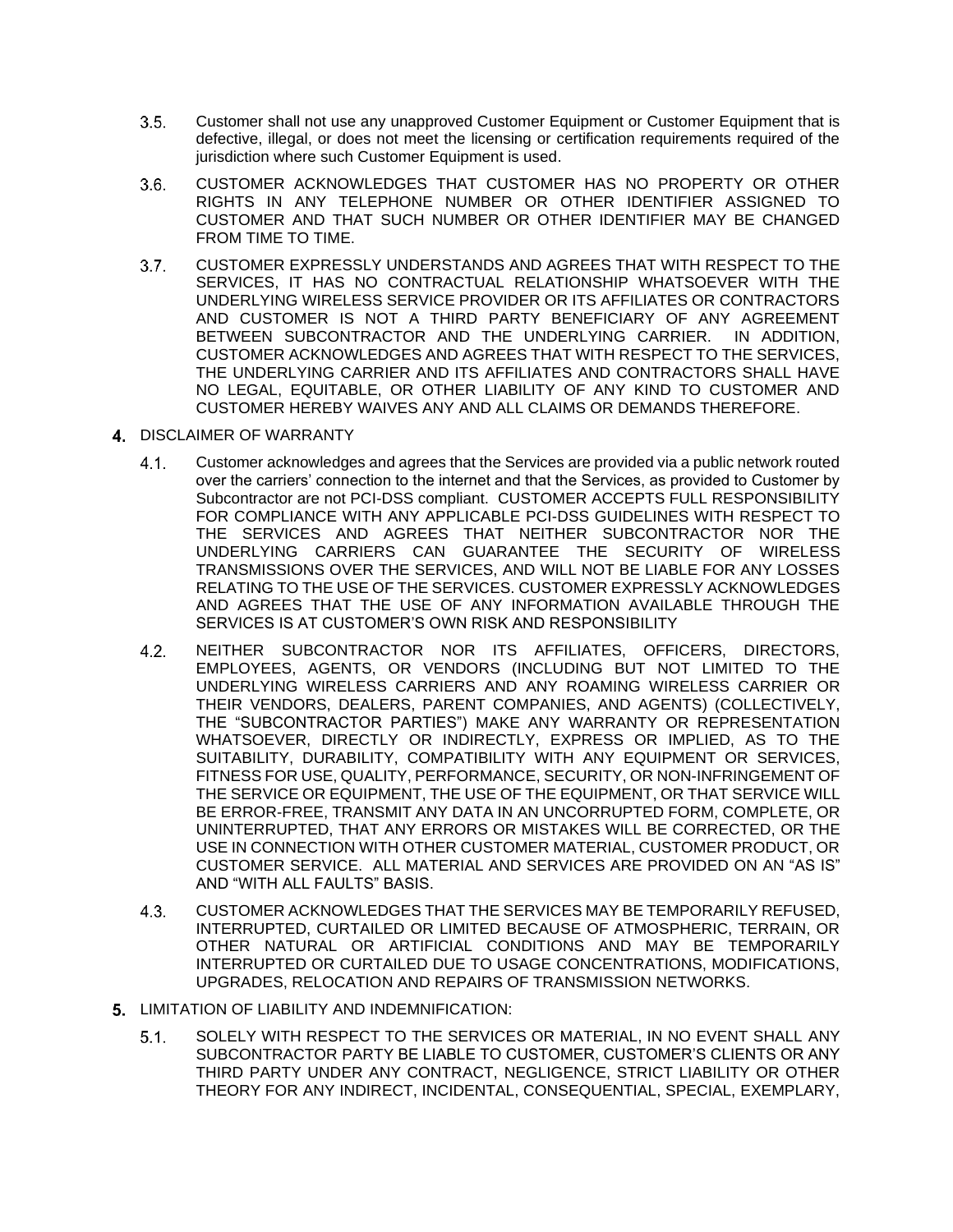OR PUNITIVE DAMAGES, INCLUDING, WITHOUT LIMITATION, LOSS OF BUSINESS OR LOSS OF DATA.

- $5.2.$ SOLELY WITH RESPECT TO THE SERVICES OR EQUIPMENT, NO SUBCONTRACTOR PARTY SHALL BE LIABLE: (A) FOR ANY DAMAGES ASSOCIATED WITH THE SUSPENSION, TERMINATION, INTERRUPTION, REDUCTION, OR LOSS OF USE OF SERVICES; (B) IF CHANGES IN THE SERVICE OR IN THE APPLICABLE NETWORK, SYSTEMS, OPERATIONS, EQUIPMENT, POLICIES OR PROCEDURES RENDER OBSOLETE OR OUTDATED ANY EQUIPMENT, HARDWARE, DEVICES OR SOFTWARE PROVIDED BY CUSTOMER; (C) FOR ANY CAUSES OF ACTION, LOSSES OR DAMAGES OF ANY KIND WHATSOEVER ARISING OUT OF MISTAKES, OMISSIONS, INTERRUPTIONS (INCLUDING, WITHOUT LIMITATION, FOR THOSE CAUSED BY ACTS OF GOD, STRIKES, FIRE, GOVERNMENT ACTIONS, EMERGENCIES, AND OTHER CAUSES BEYOND A SUBCONTRACTOR PARTY'S REASONABLE CONTROL), ACCESS OR LACK OF ACCESS, ERRORS, OR DEFECTS IN THE SERVICE, FAILURES OR DEFECTS IN THE NETWORK OR SYSTEMS, OR USE OF EQUIPMENT; (D) FOR ANY INJURY TO PERSONS OR PROPERTY, LOSSES (INCLUDING ANY LOSS OF BUSINESS), DAMAGES, CLAIMS OR DEMANDS OF ANY KIND OR NATURE; (E) FOR ANY LACK OF SECURITY RELATING TO THE USE OF THE SERVICES; OR (F) FOR ANY DAMAGES ARISING OUT OF THE USE OR ATTEMPTED USE OF, OR THE INABILITY TO ACCESS, LIFE SUPPORT OR MONITORING SYSTEMS OR DEVICES, LOCATION SERVICES, 911 OR E911, OR OTHER EMERGENCY NUMBERS OR SERVICES.
- $5.3.$ CUSTOMER EXPRESSLY UNDERSTANDS AND AGREES THAT THE LIABILITY AND OBLIGATIONS OF SUBSCRIBER TO CUSTOMER UNDER THIS USER POLICY MAY BE STRICTLY CONTROLLED AND LIMITED BY AN UNDERLYING WIRELESS CARRIER'S TARIFF, IF ANY, AND THE LAWS, RULES AND REGULATIONS OF THE FEDERAL COMMUNICATIONS COMMISSION AND OTHER UNITED STATES OR FOREIGN GOVERNMENTAL AUTHORITIES WHICH FROM TIME TO TIME HAVE JURISDICTION. SOLELY WITH RESPECT TO THE SERVICES OR EQUIPMENT, SUBCONTRACTOR AND CUSTOMER AGREE THAT IF SUBCONTRACTOR OR, TO THE EXTENT REQUIRED BY APPLICABLE LAW, ANY UNDERLYING WIRELESS CARRIER SHOULD BE FOUND LIABLE FOR LOSS OR DAMAGE DUE TO OR RESULTING FROM FAILURE OF SUBCONTRACTOR TO PERFORM ANY OF THE OBLIGATIONS HEREIN, ANY FAILURE OR DISRUPTION OF THE EQUIPMENT OR SERVICE, OR TO PROVIDE SERVICES, SUBCONTRACTOR'S LIABILITY FOR DAMAGES AND CUSTOMER'S SOLE AND EXCLUSIVE REMEDY SHALL BE LIMITED TO SIX (6) MONTHS OF CUSTOMER'S PAYMENTS TO AT&T FOR SERVICES. THE PROVISIONS OF THIS SECTION SHALL APPLY IF LOSSES OR DAMAGES, IRRESPECTIVE OF CAUSE OR ORIGIN, FORM OF ACTION, WHETHER FOR BREACH OF CONTRACT, WARRANTY, NEGLIGENCE, STRICT LIABILITY IN TORT OR OTHERWISE, RESULT DIRECTLY OR INDIRECTLY TO PERSONS OR PROPERTY, FROM PERFORMANCE OR NONPERFORMANCE OF THE OBLIGATIONS IMPOSED BY THIS AGREEMENT, PERFORMANCE OR NONPERFORMANCE OF THE SERVICES OR FROM NEGLIGENCE, ACTIVE OR OTHERWISE, OF SUBCONTRACTOR, ITS CUSTOMERS, ASSIGNS OR EMPLOYEES.
- $5.4.$ Solely with respect to the Services and the Equipment, Customer agrees to indemnify, defend and hold harmless and forever discharge AT&T and the Subcontractor Parties from and against all claims, actions, liability, loss, damage (including personal injury or death and damage to property) and other expenses, including reasonable attorney's fees and costs, which may arise as a result, whether direct or indirect, arising from or related to use, failure to use, or inability to use by Customer or any of its customers of the access telephone number, Services, and/or the Equipment. This Section 5 shall survive any termination of this User Policy.
- 6. LOSS AND DAMAGE OF EQUIPMENT:

Upon Customer's acceptance of Equipment, Customer assumes all risk of loss, damage, theft or destruction of all devices or items of Equipment and from any causes due to misuse, fault or